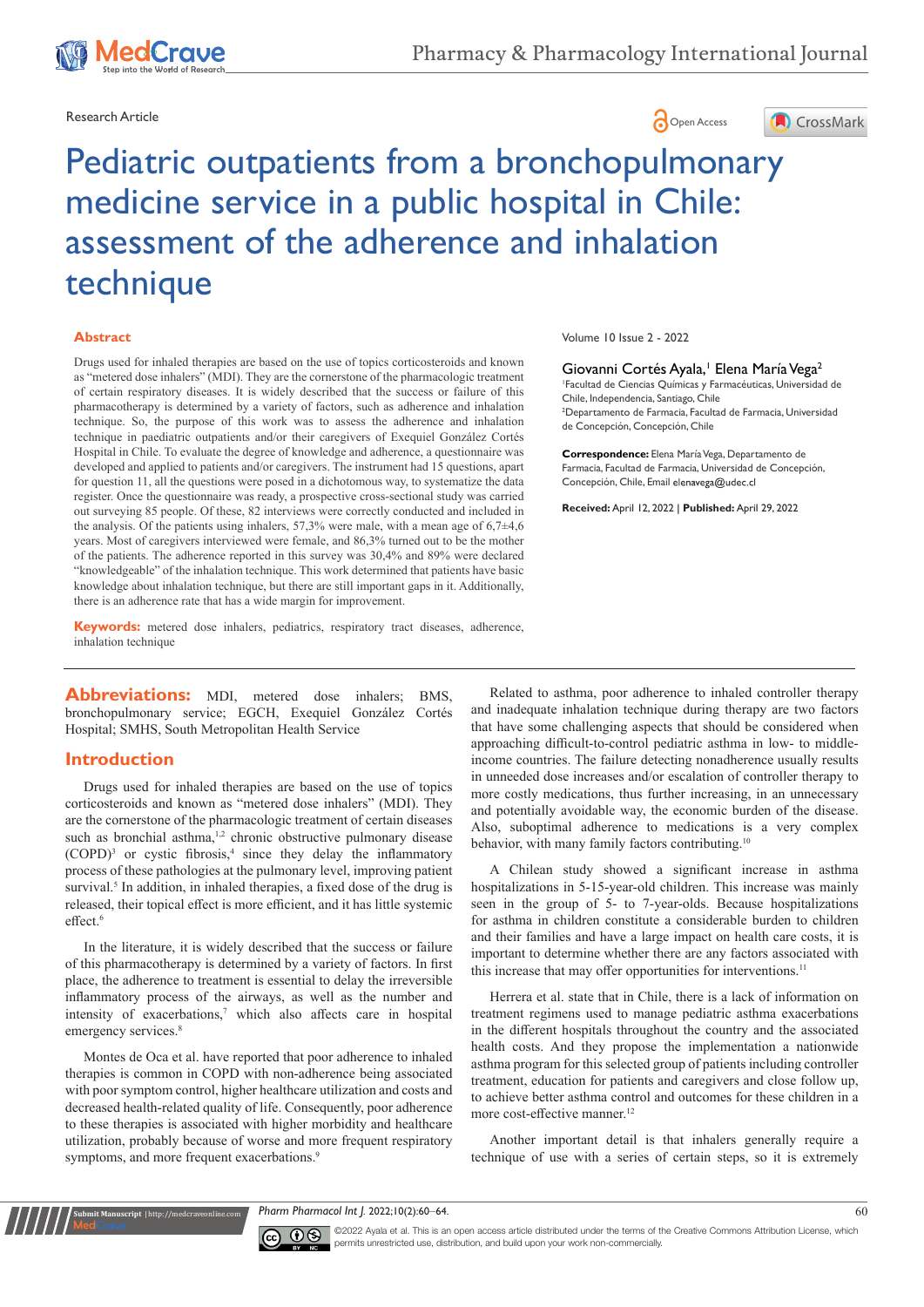important to use these therapies well. Its correct use optimizes the delivery of the medication to this site of action,<sup>13</sup> maximizing its effect.

According to Teixeira Rodrigues et al. despite the use of appropriate pharmacotherapy, many patients experience a suboptimal effect of their medication. Inadequate inhaler technique is one of the main reasons for poor disease control, with negative impact on health and economic outcomes. Therefore, adherence to therapy and correct performance of inhaler technique are key factors to control the disease.<sup>14</sup>

Assessing adherence is complex and several instruments (scales, checklists, or questionnaires) have been developed. Failure to detect or effectively handle nonadherence and/or inhaler misuse in a patient with uncontrolled respiratory disease can mislead clinicians into thinking that the patient is nonresponsive to the original, less intensive, and less-costly therapy, resulting in unnecessary requests for expensive diagnostic tests to try to understand the patient's poor response to treatment.10

Patient's self-report methods accompanied with inhaler technique assessment are considered the most suitable for measuring adherence to medication in clinical practice, even though patients tend to overestimate adherence.<sup>9</sup> This is because adherence to inhaled controller therapy is usually assessed by using subjective methods, mainly clinical judgment, and self-reporting, both of which are notoriously unreliable.<sup>10</sup>

This work has carried out in the outpatient pharmacy of the Exequiel González Cortés hospital (ECGH), the reference base hospital of paediatric patients in the south of the metropolitan region of Santiago (Chile). In the context of this work, is relevant to know the adherence to inhaled therapies, and to identify whether patients and/or caregivers know how to use these medications. Meeting both aspects will optimize the logistical and financial resources and health interventions oriented to improve this pharmacotherapy. The purpose of this research was to assess the adherence and inhalation technique in paediatric outpatients and/or their caregivers attending in Bronchopulmonary Medicine Service of Hospital Exequiel González Cortés, Santiago, Chile.

## **Materials and methods**

#### **Elaboration of the questionnaire**

To assess the degree of knowledge and adherence of the patients to inhalers therapy, a questionnaire was compiled using as references the work of Aquino et al.<sup>15</sup> In addition, some topics of a survey designed in the hospital to evaluate the effectiveness of fluticasone + salmeterol (Brexotide®) v/s budesonide (data of this survey was not published) were added. Finally, questions using as model the test of Morisky-Green<sup>16</sup> were attached.

Questions 1 to 7 of questionnaire aimed to ask about the inhaled technique using MDI in the patients of EGCH. The knowledge of the patients and caregivers was evaluated quantitatively, establishing in this work, that if the patient and/or their caregiver was able to answer at least 4 of the first 7 questions correctly, they were considered "knowledgeable" of the inhalation technique. Otherwise, they were classified as "not aware" of the therapy.

Questions 8 to 10 inquired about the perception of the patients and/ or caregivers about the use of inhalers. Question 11 referred to the behavior of patients and/or caregivers when the medication ran off.

Questions 12 a 15 evaluated adherence and/or therapeutic compliance.16

Except for question 11, all the questions were posed in a dichotomous way, in order to easily systematize the data.

Lastly, an open-response question was added: What difficulties do you have with the administration of medication? And a section on "suggestions, doubts or comments in this regard", to find out data that was not obtained in previous sections, mainly due to non-adherence factors or some specific difficulty when using the medication. After its design, the questionnaire was submitted to a face validity and several pharmacists made the respective corrections and suggestions, without making subsequent validations with the users or other professionals.

#### **Design of the study**

Once the questionnaire was ready, a prospective cross-sectional study was carried out, using the survey designed in the previous point as instrument, through interviews with patients and/or caregivers in the bronchopulmonary medicine service (BMS).

#### **Inclusion criteria:**

- a) Patients and/or caregivers who agreed to answer the survey.
- b) Patients receiving MDI from the hospital outpatient pharmacy.
- c) Patients between 0 to 17 years (both ages inclusive).

#### **Exclusion criteria:**

- a) Patients and/or caregivers who do not have sufficient cognitive capacities to answer the survey.
- b) Patients or caregivers who refuse or do not finish to answer the survey during its application.
- c) Patients older than 18 years.

Patients were identified consecutively in the BMS waiting room and invited to participate. If they meet eligibility criteria and provide consent were enrolled. There was only one encounter in which the interviewer explained the purpose of the research, invited to participate, and applied the survey.

The number of patients to be interviewed was obtained with a formula for calculating samples for an infinite population and a qualitative variable,<sup>17</sup> taking a confidence level of 90%, an error of 10% and assuming the maximum prevalence mathematically possible, resulting in 68 patients to be interviewed. Taking in care a loss of 20%, the number of patients to be interviewed was 85.

#### **For practical purposes, patients were classified as follows:**

- a. Patients from 0 months to 1 year 11 months: Neonates and infants
- b. Patients from 2 years to 4 years 11 months: Preschool children
- c. Patients from 5 years to 11 years 11 months: Schoolchildren
- d. Patients from 12 years to 17 years 11 months: Adolescents

All questionnaire responses were collected electronically and were saved to a central database with the information coded and protected.

Categorical variables were described through frequencies and percentages. A correlation between adherence and some of the variables present in the study, such as sex, age, and caregiver educational level were explored using the chi square test.

#### **Ethical considerations**

The Ethics Committee of the South Metropolitan Health Service (SMHS) authorized this Project (Memorandum 469/2016). All patients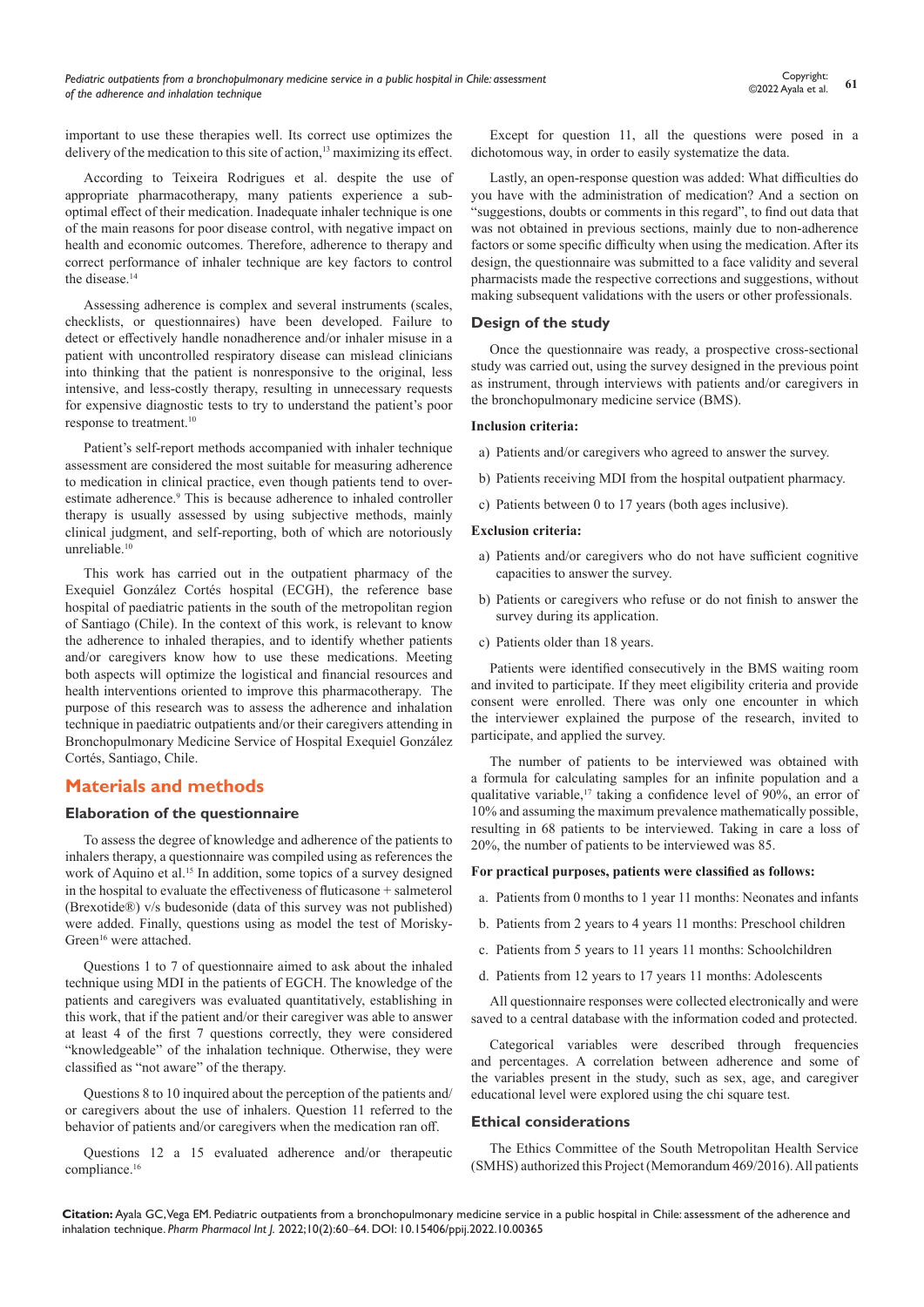provided written informed consent and their data was encrypted to avoid the individualization of the information.

## **Results**

The questionnaire was executed in the BMS, where 85 interviews were conducted to patients and/or caregivers. Of these, a 3,5% (n=3) were discarded since they were not totally answered, with 96,5% (n=82) interviews correctly conducted and included in this analysis. Of the patients using MDI, 57,3% (n=47) were male, with a mean age of  $6.7 \pm 4.6$  years (Table 1).

**Table 1** Distribution by age group of patients who participated in surveys

| Age group            | $N°$ patients | ℅    |
|----------------------|---------------|------|
| Neonates and infants | 12            | 14.6 |
| Preschool children   | 21            | 25.6 |
| School children      | 33            | 40.2 |
| Adolescents          | 16            | 19.5 |
| Total                | 87            | 100  |

The 96,3% of caregivers interviewed were female, and 86,3% turned out to be the mother of the patients (Figure 1). Meanwhile 74,4% have schooling equal to or greater than 12 years, 93,3% of those interviewed stated that they reside in a district belonging to SMHS. The 73,2% indicated that their patient's diagnosis was asthma. In addition, most caregivers were between 30 and 34 years old, with an average age of  $36 \pm 11,3$  years old.



**Figure 1** Distribution (%) of caregivers by age group.

All the interviewees declared the use of the aero chamber, although 2,4% (n=2) said they did not use it with its corresponding mouthpiece. Table 2 breaks down the answers obtained in the survey carried out in BMS.

| <b>Table 2</b> Number of correct answers broken down by question |  |  |  |  |  |  |  |  |  |  |
|------------------------------------------------------------------|--|--|--|--|--|--|--|--|--|--|
|------------------------------------------------------------------|--|--|--|--|--|--|--|--|--|--|

|                      | Question                                             | Correct<br>answers |      |  |
|----------------------|------------------------------------------------------|--------------------|------|--|
|                      |                                                      |                    |      |  |
|                      |                                                      | n                  | ℅    |  |
|                      | 1. Do you shake the inhaler before use?              | 82                 | 100  |  |
|                      | 2. Position of inhaler                               | 79                 | 96.3 |  |
|                      | 3. Does the patient bite the mouthpiece?             | 80                 | 97.6 |  |
|                      | 4. Do you exhale air before puff?                    | 38                 | 46.3 |  |
|                      | 5. Do you hold your breath after the puff?           | 33                 | 40,2 |  |
| Inhalation technique | 6.a. Do you wait between two puffs?                  | 76                 | 92.6 |  |
|                      | 6.b Waiting time between puffs                       | 48                 | 63.1 |  |
|                      | 7. Do you rinse your mouth after the puff?           | 50                 | 61,0 |  |
|                      | 8.a Someone explained you how to use the inhaler?    | 74                 | 90,2 |  |
|                      | 9. Did you understand that explanation?              | 72                 | 97.6 |  |
| Users' perception    | 10. Did you perceive the use of the inhaler as easy? | 79                 | 96.3 |  |

Regarding question 11, which refers to what the first thing is the caregiver does when the medicine runs out,  $81,7\%$  (n=67) go to the hospital outpatient pharmacy. A  $3,7\%$  (n=3) indicated that they preferred to buy it, and 14,6% prefer to acquire it through other means, such clinics or other care centers, or that they have a "inhalers hoarding". The adherence reported in this survey, was  $30,4\%$  (n=25).

In the comments section, the interviewees expressed their concerns, the most common being:

- a. The caregivers don't wake up the child while he sleeps.
- b. The caregivers have problems picking up the inhaler in the pharmacy, either for work or other reasons.
- c. The patient becomes restless when aero chamber is placed.
- d. Doubts about adverse effects of the inhaled therapy.
- e. They would like an inhaler with dose counter.

Considering questions 1 to 7, the number of correct questions on average was  $5 \pm 1,1$  questions correctly answered, and 89% (n=73) answered correctly at least 4 of these questions and were declared "knowledgeable" of the inhalation technique.

## **Discussion**

Among the strengths of this work is the fact that it was able to analyze in detail the knowledge about the inhalation technique in pediatric patients and their caregivers indirectly and investigated the adherence in paediatric patients who attend the BMS in EGCH.

From the results of the survey, it was first determined that most of the patients surveyed were male, reside in districts that have the hospital as a reference health service, and are school-age children. As for the caregivers, the vast majority are the mother of the patients. This fact possibly has a social and historical connotation, since women always have been related to the care of children and sick people,<sup>18</sup> with all the implications that this responsibility entails.

When evaluating knowledge about the inhalation technique, it was observed that about 9 of 10 of the interviewees was considered "knowledgeable" of the inhalation technique. However, the result could also indicate gaps in the knowledge about this technique, so health interventions aimed at improving this aspect could be required.

Among the most frequent errors, it was observed that patients did not exhale the air before a puff, and they did not hold their breath after the puffs. Although there is no clear explanation for the shortcomings that occurred in these steps, it must be considered that among our patients there are neonates and preschool patients, who, as result of their age, do not have the mechanical or psychomotor skills to conscientiously execute these steps, which it would explain why there are so many errors specifically in these two cases.

Nava et al.,<sup>19</sup> evaluated the technique of using inhalers in asthmatic patients older than 10 years, finding 45% of patients with poor inhalation technique, while Chan et al.,<sup>20</sup> evaluated the technique of utilization of MDIs with a spacer in pediatric patients, finding 86,4% of patients with adequate technique. However, in the work of Aquino et al,<sup>15</sup> all the caregivers of children had a technique defined as "regular".

Sleath et al., $21$  studied the use of different inhalers in pediatrics, finding that  $8,1\%$  (n=22) of the patients carried out all the steps correctly. A similar analysis developed by Reznik et al., $^{22}$  in caregivers of patients using inhalers with a spacer, showed that 1 patient (n=169) executed all the steps out of a total of 10.

**Citation:** Ayala GC, Vega EM. Pediatric outpatients from a bronchopulmonary medicine service in a public hospital in Chile: assessment of the adherence and inhalation technique. *Pharm Pharmacol Int J.* 2022;10(2):60‒64. DOI: [10.15406/ppij.2022.10.00365](https://doi.org/10.15406/ppij.2022.10.00365)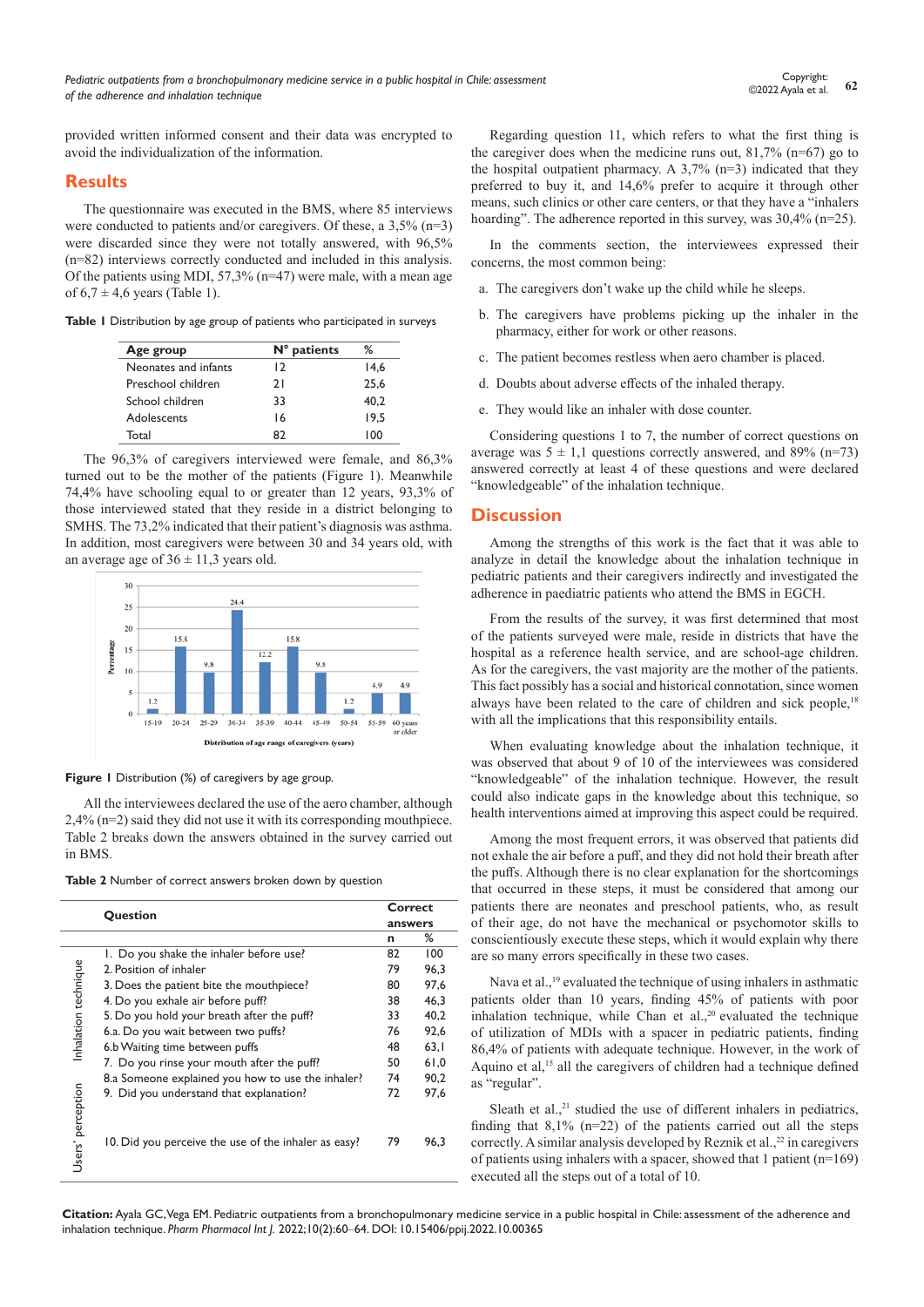The differences between the previous work and this study lies in the way in which the knowledge of the inhalation technique was evaluated. Sleath et al.,<sup>21</sup> directly evaluated the execution of the inhalation technique by children. While Reznik et al.,<sup>22</sup> applied a tensteps checklist together with a practical demonstration using a toy. Our study did not ask to patients or their caregivers to demonstrate how they proceed with inhalers. It should be noted that interviewees perceived that execution of the inhalation technique was easy. However, it is complex to dilucidated whether this perception is real, or the participants did not want to give a negative answer.

Regarding the analysis of the adherence differences were found between our results and those found in the literature. Keemink et al,<sup>7</sup> Chan et al.,<sup>20</sup> and Berg et al.,<sup>23</sup> studied adherence electronically in pediatric patients with asthma, and found 84, 30 and 64% respectively, while Koster et al.,<sup>24</sup> found 57% of adherence in pediatric patients. Blais et al.,<sup>25</sup> in their study, by analyzing inhaled corticosteroid prescriptions found adherence of 33,9%.

Although the adherence determined in this study was within the results mentioned in the literature, there is a high rate of nonadherent patients, so interventions are required to improve this aspect. Of the questions referring to adherence, it was found that the most common cause for non-adherence, was that caregivers or parents forgot to administer the therapy. This coincided with some comments mentioned by the interviewees in the survey, where they stated that they did not want to wake up the children at night to give them their medication, which could partly explain the lack of adherence.

In addition, some variables under study were assessed to find out if there was any correlation with the adherence of our patients.

There is evidence suggesting that easier is to use the inhaler, the greater adherence.<sup>26, 27</sup> However, in this study no correlation could be found between these variables. Lawani et al.,<sup>26</sup> carried out their study in patients older than 12 years, while Foster et al., $27$  did it with patients older than 14 years. On the other hand, this study includes patients between 0 and 17 years of age, so although the literature explains the phenomenon in children over 12 years of age, it may be that in younger patients this correlation does not exist, due the evident difficulty of administering these drugs in young children.

In relation to adherence and patient sex, no correlation was found between these variables. In the case of Apter et al.,<sup>28</sup> they studied adherence in patients older than 16 years, and Jessop & Rutter<sup>29</sup> in adult patients. As for Chan et al, $30$  they studied adherence through electronic medication monitoring, in patients whose ages ranged between 6 to 15 years.

The correlation between adherence and age of patients was also analyzed. Koster et al.,<sup>24</sup> found greater adherence in children under 6 years of age, while our study found no correlation. In the case of the aforementioned study, a cohort of 527 patients was used, while the present study included a broader age and a smaller group of patients, which could partially explain the differences.

Regarding the adherence and education of the caregivers, Xu et al.,31 found less adherence to higher education to the mother, while Koster et al.,<sup>24</sup> correlated better adherence in those parents with an educational level of more than 12 years. In this study, no association was found between caregiver education and adherence. The main reason that would explain the differences between the results is the cohort used by each author. In this study, 82 patients were interviewed, while the cited authors interviewed 665 and 527 patients respectively.

Our results and those of the literature present discrepancies. One reason could be that each result corresponds to local reality of the places where the studies were carried out, not necessarily be applicable to the patients of EGCH. In many cases, the cohorts (sizes and age ranges) of this study and those of the literature also differ. Finally, the percentages of adherence, and methodologies to determine it in this research, could also influence the results.

As the main limitations of this study, in first place, the adherence was assessed by self-reported measures and important steps of the inhalation technique could be omitted during the interview, so its evaluation may be incomplete or giving an over estimated value of adherence. In second place, it is noted that the statistical validation of the survey was not carried out.

Promoting the rational and cost-effective use of this therapy could help to optimize the limited health resources in many countries in which the inappropriate and unnecessary use of costly medications on the one hand and the inadequate provision of primary care services on the other perpetuate the inequality. Although recognizing poor adherence and inhaler misuse does not automatically lead to their improvement, it is usually an essential first step in effectively targeting adherence behavior, especially if the reasons for low or erratic compliance are explored.10

## **Conclusion**

This work determined that paediatric outpatients and/or caregivers have basic knowledge about inhalation technique, but there are still important gaps in it. Additionally, there is an adherence rate that has a wide margin for improvement, which is the reason why health interventions aimed for getting better these aspects are required. The identification of the factors that specifically influence the adherence of the patients of EGCH, would help to program efficient pharmaceutical interventions to optimize pharmacotherapy. These solutions will benefit the pharmacy service, since they would optimize financial resources associated with the administrative management of these medications, could reduce the people who go to the pharmacy, lower waiting times for the dispensing of the medication, and reduce the workload of pharmacy staff.

#### **Acknowledgments**

To Doctor Sonia Uema for her valuable help reviewing this manuscript.

### **Conflicts of interest**

Authors declare having no conflicts of interest.

#### **References**

- 1. Ministerio de Salud. *Guia Cl*í*[nica Asma Bronquial del Adulto](http://www.bibliotecaminsal.cl/wp/wp-content/uploads/2016/04/Asma-Bronquial-Adultos.pdf)*. Santiago [\(Chile\): Minsal; 2013. 39 p.](http://www.bibliotecaminsal.cl/wp/wp-content/uploads/2016/04/Asma-Bronquial-Adultos.pdf)
- 2. Ministerio de Salud. *Guia Cl*í*[nica Asma Bronquial moderada y grave](http://www.bibliotecaminsal.cl/wp/wp-content/uploads/2016/04/Asma-menores-de-15-a%C3%B1os.pdf)  em menores de 15 a*ñ*os*[. Santiago \(Chile\): Minsal; 2011. 48 p.](http://www.bibliotecaminsal.cl/wp/wp-content/uploads/2016/04/Asma-menores-de-15-a%C3%B1os.pdf)
- 3. [Ministerio de Salud. Subsecretaría de Salud Pública. División](http://www.repositoriodigital.minsal.cl/handle/2015/558)  [Prevención y Control de Enfermedades. Secretaría Técnica AUGE.](http://www.repositoriodigital.minsal.cl/handle/2015/558)  [Guía clínica AUGE: enfermedad pulmonar obstructiva crónica EPOC.](http://www.repositoriodigital.minsal.cl/handle/2015/558)  [Santiago \(Chile\): Minsal; 2013.](http://www.repositoriodigital.minsal.cl/handle/2015/558)
- 4. [Ministerio de Salud. Subsecretaría de redes asistenciales, Unidad de](https://respiratorio.minsal.cl/pdf/fibrosis/adulto/guia_clinica_fq_2012.pdf)  salud Respiratoria. *Grupo T*é*[cnico programa de Fibrosis Quística.](https://respiratorio.minsal.cl/pdf/fibrosis/adulto/guia_clinica_fq_2012.pdf)  Orientaciones T*é*cnicas Program*á*ticas para Diagn*ó*[stico y Tratamiento](https://respiratorio.minsal.cl/pdf/fibrosis/adulto/guia_clinica_fq_2012.pdf)*. [Santiago \(Chile\): Minsal; 2012. 76 p.](https://respiratorio.minsal.cl/pdf/fibrosis/adulto/guia_clinica_fq_2012.pdf)